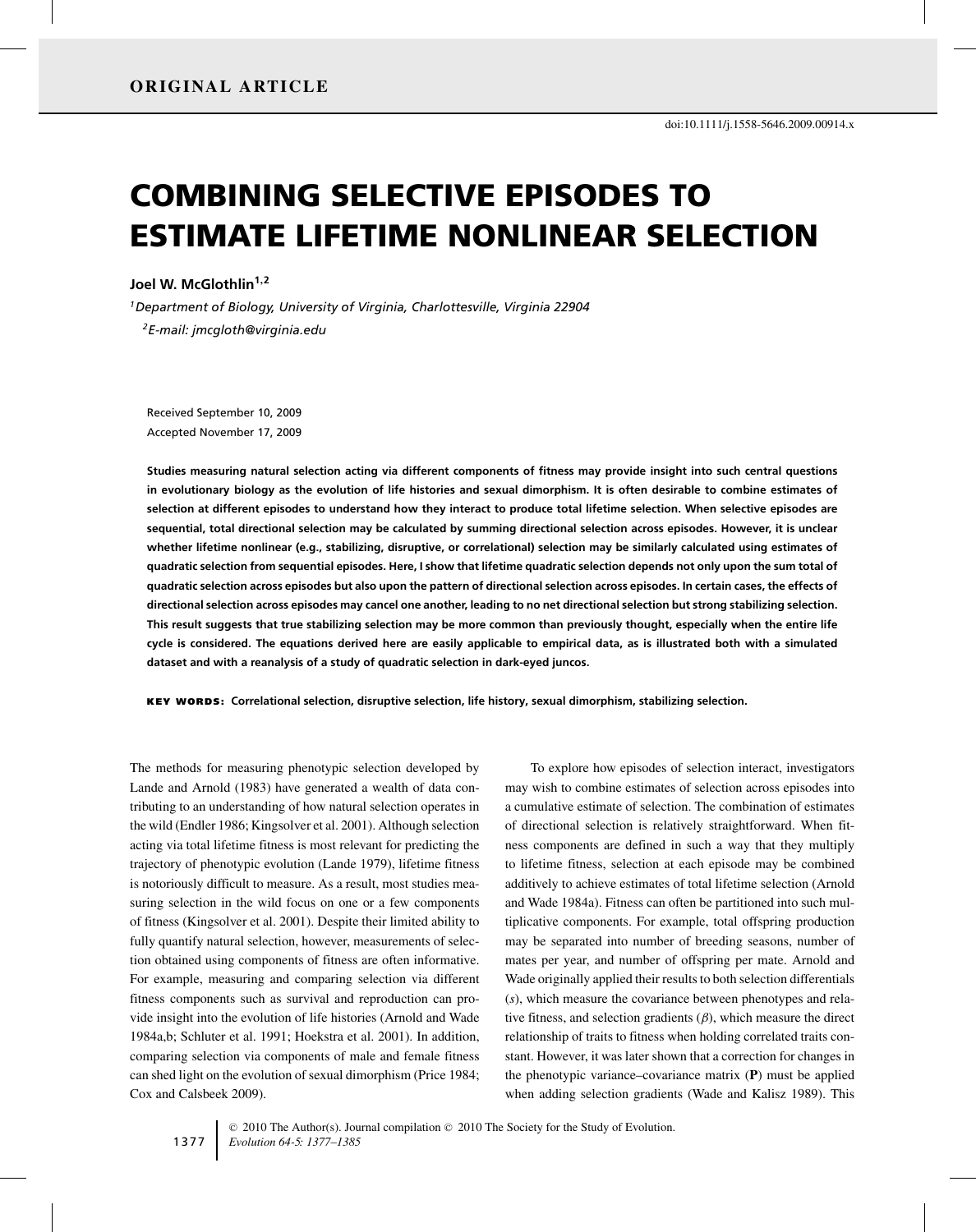correction is necessary because the measurement of selection gradients at a particular episode relies on **P** that may have been altered by selection at earlier episodes (Lande and Arnold 1983).

These methods for adding selection across episodes were derived solely for directional (linear) selection, not for nonlinear or quadratic measures of selection (e.g., stabilizing, disruptive, and correlational). Because the publication of a meta-analysis of selection studies, which showed that measurements of nonlinear selection, were relatively uncommon (Kingsolver et al. 2001), interest in quadratic selection has grown (Blows and Brooks 2003; Stinchcombe et al. 2008). Quadratic selection differentials (*C*) and gradients  $(y)$  describe the curvature of the fitness function and are of particular interest because of their predicted effects on the evolution of genetic variance and covariance (Lande 1980b; Lande and Arnold 1983; Phillips and Arnold 1989). Few studies have attempted to measure nonlinear selection using multiple fitness components (e.g., Preziosi and Fairbairn 2000; McGlothlin et al. 2005), but studies such as these are likely to be particularly illuminating because of the intimate relationships between genetic correlations (which may be shaped by correlational selection) and life-history trade-offs (which may be shaped by variation in selection across the life cycle). Thus, a method for adding estimates of nonlinear selection is desirable.

Here, I derive equations relating lifetime nonlinear selection to selection that occurs via components of total fitness. This derivation produces a method that can be used to add episodes of selection to estimate lifetime nonlinear selection that is similar to the current methods used for directional selection (Arnold and Wade 1984a,b; Wade and Kalisz 1989), with one important difference. Namely, the analysis here shows that directional selection across episodes contributes to total quadratic selection, even when net directional selection is zero. I demonstrate how to employ this method using two examples: a simulated dataset with four consecutive selective episodes and a reanalysis of data from a long-term study of dark-eyed juncos (McGlothlin et al. 2005).

### *Adding Nonlinear Selection*

Arnold and Wade (1984a) derived a generalized method for adding selection across episodes, showing that phenotypic change due to selection in one generation,  $s_{total}$  (a column vector of consisting selection differentials,  $s_i$ , for each trait  $i$ ) could be partitioned into additive components due to selection in each episode *k* of *m* total selective episodes. Expressed symbolically,

$$
\mathbf{s}_{\text{total}} = \sum \mathbf{s}_k,\tag{1}
$$

where

$$
s_{i,k} = \frac{1}{\bar{W}_k} \text{Cov}(z_{i,k}, W_k)
$$
 (2)

and  $W_k$  is a component of absolute fitness at episode  $k$ . Selection differentials may be added in this way if the components of fitness at each episode multiply to give lifetime fitness,  $W_{total}$ .

Unlike selection differentials, the estimation of selection gradients, which estimate the direct relationship between traits and fitness when controlling for correlated traits, depends upon the pattern of variance and covariance in **P**. Wade and Kalisz (1989) demonstrated that it is necessary to correct for changes in **P** across the life cycle to estimate the total selection gradient. The total selection gradient is thus given by

$$
\beta_{\text{total}} = \mathbf{P}_0^{-1} \sum \mathbf{P}_k \beta_k, \tag{3}
$$

where  $P_0$  is the phenotypic (co)variance matrix before all selection and  $P_k$  is the phenotypic (co)variance matrix before selection episode *k*. Because nonlinear selection gradients are measured using the same multiple regression method as is used for directional selection, changes in **P** are also likely to be important for estimating lifetime nonlinear selection.

To derive equations for relating lifetime quadratic selection differentials ( $C_{total}$ ) and gradients ( $\gamma_{total}$ ) to their components, I will follow an approach similar to that used by Arnold and Wade (1984a). I begin by partitioning the total change in **P** due to selection across the life cycle into the sum of changes at each episode,

$$
\Delta \mathbf{P}_{\text{total}} = \sum \Delta \mathbf{P}_k. \tag{4}
$$

Lande and Arnold (1983) showed that this change can be expressed as a function of selection differentials,

$$
\Delta \mathbf{P}_{\text{total}} = \mathbf{C}_{\text{total}} - \mathbf{s}_{\text{total}} \mathbf{s}_{\text{total}}^{\text{T}}, \tag{5}
$$

where **C** represents a square matrix of quadratic selection differentials  $C_{ij}$  and T denotes matrix transposition. Similarly, change in **P** at the *k*th episode of selection can be expressed as

$$
\Delta \mathbf{P}_k = \mathbf{C}_k - \mathbf{s}_k \mathbf{s}_k^{\mathrm{T}} \tag{6}
$$

Substituting equations (5) and (6) into equation (4) and rearranging, one finds

$$
\mathbf{C}_{\text{total}} = \sum \mathbf{C}_k - \sum \mathbf{s}_k \mathbf{s}_k^{\text{T}} + \mathbf{s}_{\text{total}} \mathbf{s}_{\text{total}}^{\text{T}}, \tag{7}
$$

or equivalently,

$$
\mathbf{C}_{\text{total}} = \sum \mathbf{C}_k + \sum\nolimits_{k \neq l} \mathbf{s}_k \mathbf{s}_l^{\text{T}}.
$$
 (8)

The analogous equation for selection gradients may be solved by noting that by definition (Lande and Arnold 1983),

$$
\mathbf{s} = \mathbf{P}\mathbf{\beta} \tag{9a}
$$

and assuming multivariate normality of *z*,

$$
C = P\gamma P. \tag{9b}
$$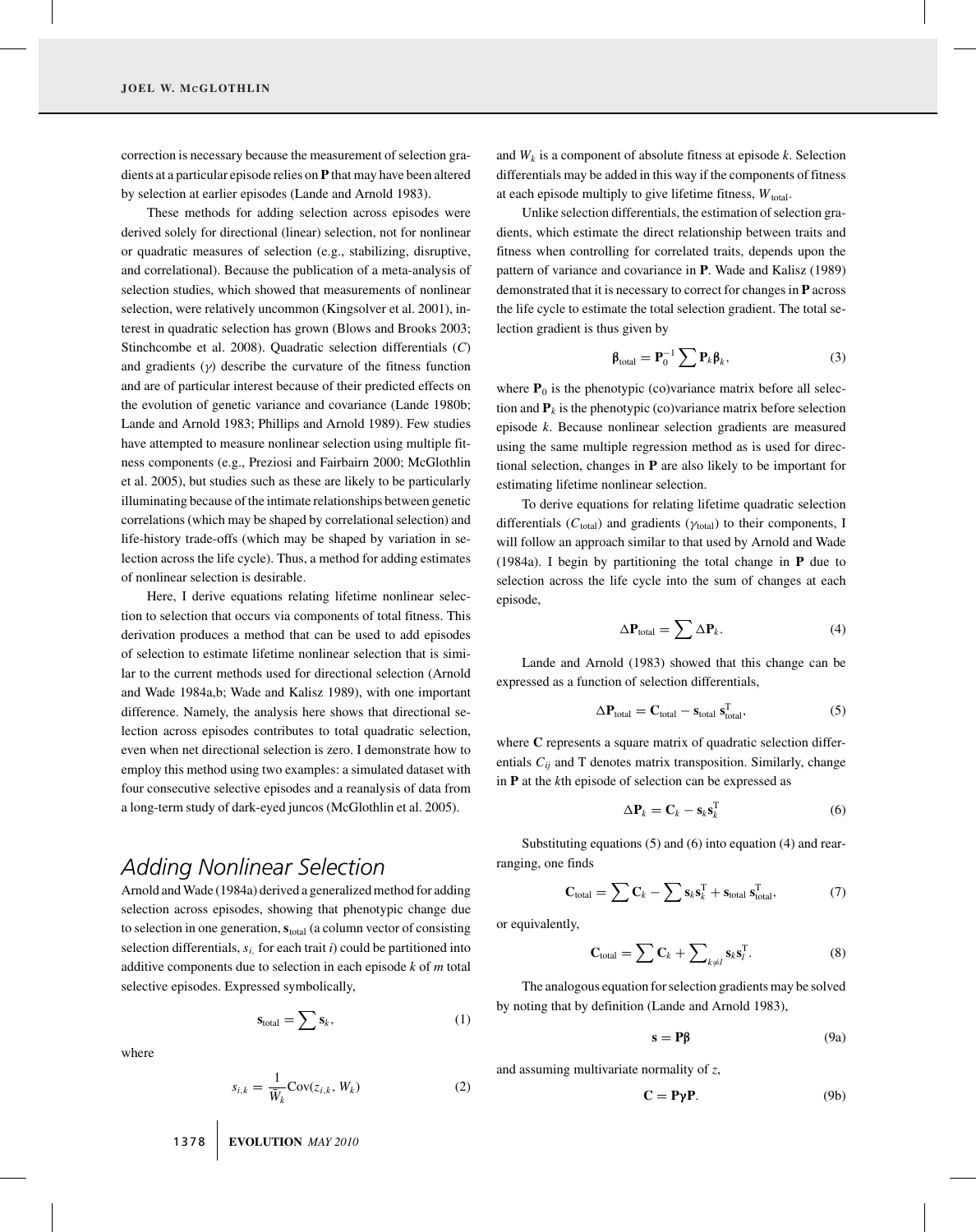By using equations (9) to define  $s_k$ ,  $s_{total}$ ,  $C_k$ , and  $C_{total}$  as a function of selection gradients, substituting these terms into equation (7), and rearranging, it can be shown that

$$
\boldsymbol{\gamma}_{\text{total}} = \mathbf{P}_0^{-1} \left[ \sum \mathbf{P}_k \left( \boldsymbol{\gamma}_k - \boldsymbol{\beta}_k \boldsymbol{\beta}_k^{\text{T}} \right) \mathbf{P}_k \right] \mathbf{P}_0^{-1} + \boldsymbol{\beta}_{\text{total}} \boldsymbol{\beta}_{\text{total}}^{\text{T}}, \ (10)
$$

or equivalently,

$$
\boldsymbol{\gamma}_{\text{total}} = \mathbf{P}_0^{-1} \left[ \sum \left( \mathbf{P}_k \boldsymbol{\gamma}_k \mathbf{P}_k \right) + \sum_{k \neq l} \mathbf{P}_k \boldsymbol{\beta}_k \boldsymbol{\beta}_l^{\text{T}} \mathbf{P}_l \right] \mathbf{P}_0^{-1}.
$$
 (11)

Mathematica notebooks for performing the necessary calculations to add selection differentials and gradients are provided as Supporting Information.

It is clear from equations  $(7–8)$  and  $(10–11)$  that total nonlinear selection is not simply the sum of nonlinear selection gradients at each episode. Rather, directional selection in each episode contributes to the total curvature of fitness function, creating a nonzero  $C_{total}$  or  $\gamma_{total}$  even when all  $C_k$  or  $\gamma_k$  equal zero. Using equation (8), consider the single-trait case with two episodes pure directional selection (all  $C_k = 0$ ). It is easy to see that when  $s_1$  and *s*<sup>2</sup> are of the same sign, the total quadratic selection differential will have a disruptive character ( $C_{\text{total}} > 0$ ), but if  $s_1$  and  $s_2$  are of opposite signs, it will have a stabilizing character  $(C_{total} < 0)$ . In the special case where  $s_1 = -s_2$ , there will be no total directional selection (eq. 1), but  $C_{total}$  will be less than zero, leading to true stabilizing selection across the life cycle.

Lifetime correlational selection may also arise from directional selection acting on two traits in different episodes. One instructive case to consider is when directional selection acts in opposite directions but identical magnitudes in two sequential episodes  $(s_1^T = [s, -s], s_2^T = [-s, s])$ . This situation leads to zero net directional selection, but net stabilizing selection on both traits and positive correlational selection on the combination of the traits,

$$
\mathbf{C}_{\text{total}} = \begin{bmatrix} -2s^2 & 2s^2 \\ 2s^2 & -2s^2 \end{bmatrix}.
$$

If one wishes to use canonical rotation to interpret  $\gamma_{\text{total}}$ (Blows and Brooks 2003; Blows 2007), effects of changes in **P** and of directional selection should be taken into account before canonical rotations are performed, as both factors will influence the eigenvalues and eigenvectors of  $\gamma_{\text{total}}$ .

Assigning statistical confidence to calculations performed using equations  $(7-8)$  and  $(10-11)$  is not straightforward. In general, testing statistical significance of measures of selection presents a problem because fitness components are almost never normal, leading to violation of the assumptions of statistical testing in ordinary least squares regression (Mitchell-Olds and Shaw 1987). Although using generalized linear models and resampling methods may circumvent this problem for individual analyses,

adding measures of selection presents additional complications, in that the error of a summed selection differential or gradient depends upon the cumulative error of multiple analyses. One solution is to use the addition of selection gradients as a heuristic tool to interpret results, leaving statistical testing to the individual components (as is commonly done for the predicted response to selection, e.g., McGlothlin et al. 2005). A second newly available solution is to use aster models to estimate the strength and form of total selection (Geyer et al. 2007; Shaw et al. 2008). Aster models explicitly model statistical dependence of sequential episodes and use compound distributions to assign statistical confidence to the total fitness landscape (Shaw et al. 2008). If both parameter estimates (differentials or gradients) and the shape of the fitness landscape are of interest, aster analyses may be performed alongside the calculations presented here.

### *Selection in Males and Females*

Another common application of Lande and Arnold's method involves measuring selection acting separately on males and females (reviewed in Cox and Calsbeek 2009). When male and female traits are quite different, it is often useful to consider them as separate traits. However, if the male and female traits are fairly similar, one may wish to treat them as the same trait and to add selection on males and females (e.g., McGlothlin et al. 2005).

Adding selection in males and females is not strictly the same as adding selection across the life cycle, as male fitness and female fitness do not multiply to total fitness, and selection on the sexes occurs simultaneously rather than sequentially. To address this, I consider Lande's (1980a) model for the evolution of sexual dimorphism:

$$
\begin{bmatrix} \Delta \bar{\mathbf{z}}_{\rm m} \\ \Delta \bar{\mathbf{z}}_{\rm f} \end{bmatrix} = \frac{1}{2} \begin{bmatrix} \mathbf{G}_{\rm m} & \mathbf{B} \\ \mathbf{B}^{\rm T} & \mathbf{G}_{\rm f} \end{bmatrix} \begin{bmatrix} \mathbf{P}_{\rm m}^{-1} \mathbf{s}_{\rm m} \\ \mathbf{P}_{\rm f}^{-1} \mathbf{s}_{\rm f} \end{bmatrix},\tag{13}
$$

where m denotes male, f denotes female, and **B** is the matrix of cross-sexual genetic covariance, and the multiplier  $\frac{1}{2}$  arises because each offspring has one father and one mother. To treat male and female traits as the same traits, several assumptions are necessary. First, one must assume that  $G_m = G_f$ . A measurement of **G** independent of sex can be obtained by including sex as a fixed effect in an animal model (McGlothlin et al. 2005). In addition, one must estimate a common **P** for the two sexes and assume that genetic correlations between the sexes are large ( $r_{\rm mf} \approx 1$ ), so that  $G_m = G_f = B$ . Making these assumptions,

$$
\begin{bmatrix} \Delta \bar{\mathbf{z}}_{\rm m} \\ \Delta \bar{\mathbf{z}}_{\rm f} \end{bmatrix} = \frac{1}{2} \begin{bmatrix} \mathbf{G} & \mathbf{G} \\ \mathbf{G} & \mathbf{G} \end{bmatrix} \begin{bmatrix} \mathbf{P}_0^{-1} \mathbf{s}_{\rm m} \\ \mathbf{P}_0^{-1} \mathbf{s}_{\rm f} \end{bmatrix} . \tag{14}
$$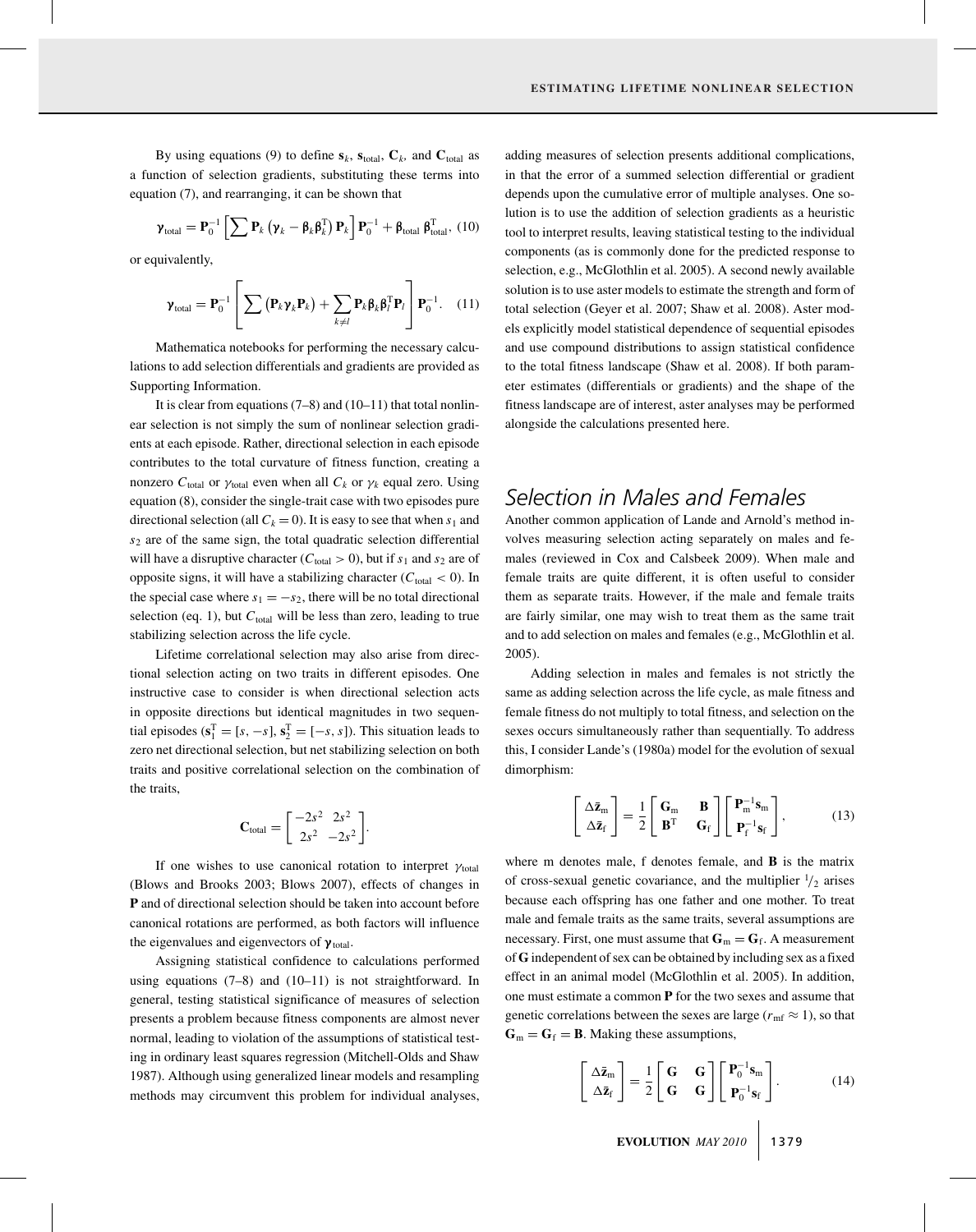Multiplying,

$$
\Delta \bar{\mathbf{z}}_m = \Delta \bar{\mathbf{z}}_f = \frac{1}{2} \mathbf{G} \mathbf{P}_0^{-1} (\mathbf{s}_m + \mathbf{s}_f) = \frac{1}{2} \mathbf{G} \mathbf{P}_0^{-1} (\mathbf{P}_m \boldsymbol{\beta}_m + \mathbf{P}_f \boldsymbol{\beta}_f).
$$
\n(15)

Noting that  $\Delta \bar{z} = \frac{1}{2} (\Delta \bar{z}_{m} + \Delta \bar{z}_{f}) = \mathbf{G} \mathbf{P}_{0}^{-1} \mathbf{s}_{\text{total}}$ , the total force of selection on males and females can thus be written as

$$
\mathbf{s}_{\text{total}} = \frac{1}{2} (\mathbf{s}_{\text{m}} + \mathbf{s}_{\text{f}}), \tag{16}
$$

or

$$
\beta_{\text{total}} = \frac{1}{2} \mathbf{P}_0^{-1} (\mathbf{P}_m \beta_m + \mathbf{P}_f \beta_f).
$$
 (17)

A similar approach can be followed to find the total effect of nonlinear selection using the equation for within-generation change in **G**. Making the same assumptions,

$$
\begin{bmatrix}\n\Delta \mathbf{G}_{\mathrm{m}} \\
\Delta \mathbf{G}_{\mathrm{f}}\n\end{bmatrix} = \frac{1}{2} \begin{bmatrix}\n\mathbf{G} & \mathbf{G} \\
\mathbf{G} & \mathbf{G}\n\end{bmatrix} \left( \begin{bmatrix}\n\mathbf{P}_{0}^{-1}(\mathbf{C}_{\mathrm{m}})\mathbf{P}_{0}^{-1} & \mathbf{0} \\
\mathbf{0} & \mathbf{P}_{0}^{-1}(\mathbf{C}_{\mathrm{f}})\mathbf{P}_{0}^{-1}\n\end{bmatrix} - \begin{bmatrix}\n\mathbf{P}_{0}^{-1}(\mathbf{s}_{\mathrm{m}}\mathbf{s}_{\mathrm{m}}^{\mathrm{T}})\mathbf{P}_{0}^{-1} & \mathbf{0} \\
\mathbf{0} & \mathbf{P}_{0}^{-1}(\mathbf{s}_{\mathrm{f}}\mathbf{s}_{\mathrm{f}}^{\mathrm{T}})\mathbf{P}_{0}^{-1}\n\end{bmatrix} \right) \begin{bmatrix}\n\mathbf{G} & \mathbf{G} \\
\mathbf{G} & \mathbf{G}\n\end{bmatrix}.
$$
\n(18)

Expanding, it can be shown that

$$
\Delta \mathbf{G}_{\mathrm{m}} = \Delta \mathbf{G}_{\mathrm{f}} = \frac{1}{2} \mathbf{G} \mathbf{P}_{0}^{-1} \big( \mathbf{C}_{\mathrm{m}} + \mathbf{C}_{\mathrm{f}} - \mathbf{s}_{\mathrm{m}} \mathbf{s}_{\mathrm{m}}^{T} - \mathbf{s}_{\mathrm{f}} \mathbf{s}_{\mathrm{f}}^{T} \big) \mathbf{P}_{0}^{-1} \mathbf{G}.
$$
\n(19)

Noting that  $\Delta G = \frac{1}{2} (\Delta G_m + \Delta G_f) = GP_0^{-1} (C_{\text{total}} \mathbf{s}_{total} \mathbf{s}_{total}^{\mathrm{T}} \mathbf{p}_{0}^{-1} \mathbf{G}$ , the total effect of nonlinear selection on males and females is

$$
\mathbf{C}_{\text{total}} = \frac{1}{2} \left( \mathbf{C}_{\text{m}} + \mathbf{C}_{\text{f}} - \mathbf{s}_{\text{m}} \mathbf{s}_{\text{m}}^{\text{T}} - \mathbf{s}_{\text{f}} \mathbf{s}_{\text{f}}^{\text{T}} \right) \mathbf{P}_{0}^{-1} + \mathbf{s}_{\text{total}} \mathbf{s}_{\text{total}}^{\text{T}}.
$$
 (20)

or

$$
\mathbf{\gamma}_{\text{total}} = \frac{1}{2} \mathbf{P}_0^{-1} \left[ \mathbf{P}_{m} (\mathbf{\gamma}_m - \mathbf{\beta}_m \mathbf{\beta}_m^{\text{T}}) \mathbf{P}_{m} + \mathbf{P}_{f} (\mathbf{\gamma}_f - \mathbf{\beta}_f \mathbf{\beta}_f^{\text{T}}) \mathbf{P}_{f} \right] \mathbf{P}_0^{-1} + \mathbf{\beta}_{\text{total}} \mathbf{\beta}_{\text{total}}^{\text{T}}.
$$
 (21)

This derivation arrives at the same result as equations (7) and (10) except that here, nonlinear selection in each sex is averaged instead of summed. These can equivalently be expressed as

$$
\mathbf{C}_{\text{total}} = \frac{1}{2}(\mathbf{C}_{\text{m}} + \mathbf{C}_{\text{f}}) - \frac{1}{4}(\mathbf{s}_{\text{m}} - \mathbf{s}_{\text{f}})(\mathbf{s}_{\text{m}} - \mathbf{s}_{\text{f}})^{\text{T}}
$$
(22)

and

$$
\mathbf{\gamma}_{\text{total}} = \frac{1}{2} \mathbf{P}_0^{-1} \Big[ \mathbf{P}_m \mathbf{\gamma}_m \mathbf{P}_m + \mathbf{P}_f \mathbf{\gamma}_f \mathbf{P}_f
$$

$$
- \frac{1}{2} (\mathbf{P}_m \boldsymbol{\beta}_m - \mathbf{P}_f \boldsymbol{\beta}_f) (\mathbf{P}_m \boldsymbol{\beta}_m - \mathbf{P}_f \boldsymbol{\beta}_f)^T \Big] \mathbf{P}_0^{-1}. \tag{23}
$$

In contrast to the equation for summing selective episodes, this formulation shows that directional selection does not give rise to curvature unless it acts differently on males and females.

1380 **EVOLUTION** *MAY 2010*

For a single-trait case, any sex difference in directional selection creates stabilizing selection, which should tend to reduce available genetic variance.

By a similar process, one could derive equations summing simultaneous selection on the same traits in different environments, assuming no genotype-by-environment interaction (Via and Lande 1985). In this case, selection in each environment would be weighted not by  $\frac{1}{2}$  but by the frequency with which each environment occurs.

### *Simulated Data*

To illustrate how directional selection in different episodes can give rise to nonlinear selection, I used PASW Statistics 17 (SPSS Inc, Chicago, IL) to simulate a population of 1000 individuals with a single phenotype *z* with an expected normal distribution of  $\mu$  = 0 and  $\sigma^2 = 1$ . The resulting simulated sample was distributed as  $\bar{z}=0.017$ ,  $s^2=0.926$ . I then applied four sequential episodes of viability selection by generating at each episode a second variable proportional to *z* and an error term, which was added so that the fitness function would not represent truncation selection. In episodes 1 and 3, the top 80% was selected to survive, and in episodes 2 and 4, the bottom 80% was selected to survive. Fitness was assigned as 1 or 0 based on survival and divided by average fitness to calculate relative fitness  $(w)$ . Then, I measured selection in each episode as  $s_k = \text{cov}(w_k, z_k)$  and  $C_k = \text{cov}[w_k, (z_k - \bar{z}_k)^2]$  and total selection as  $\mathbf{s}_{\text{total}} = \text{cov}(w_{\text{total}}, z_1)$  and  $\mathbf{C}_{\text{total}} = \text{cov}[w_{\text{total}}, (z_1 - \bar{z}_1)^2]$ . Total relative fitness ( $w_{total}$ ) was calculated based on survivorship through all episodes. Similarly, directional selection gradients  $(\beta)$ were measured using univariate linear regressions and stabilizing selection gradients  $(y)$  were measured using bivariate linear regressions that included *z* and  $(z - \overline{z})^2$ . The regression coefficient from the squared deviation term was doubled to give  $\gamma$  (Lande and Arnold 1983; Stinchcombe et al. 2008). Measured total selection was compared to total selection calculated using equations (1), (3), (7), and (10).

Results are presented in Table 1, with cubic spline fits from glms version 4.0/glmsWIN version 1.0 (Schluter 1988) shown in Figure 1. For all totals except  $\gamma$ , the calculated value was identical to the measured value to three decimal places. The estimates for  $\gamma$  were further apart, likely because there tended to be some collinearity between *z* and  $(z - \bar{z})^2$ , creating error in estimating the quadratic term. Inspection of these results indicates that oscillating directional selection across episodes canceled out, leading to no total directional selection. Total selection was strongly stabilizing. Some of this effect was due to the sigmoid fitness functions in each episode, which all had negative curvature ( $\sum C_k = -0.325$ . However, variation in directional selection also contributed to stabilizing selection, decreasing  $C_{total}$  by 0.123. The reason for this is clear. When viability selection fluctuates in direction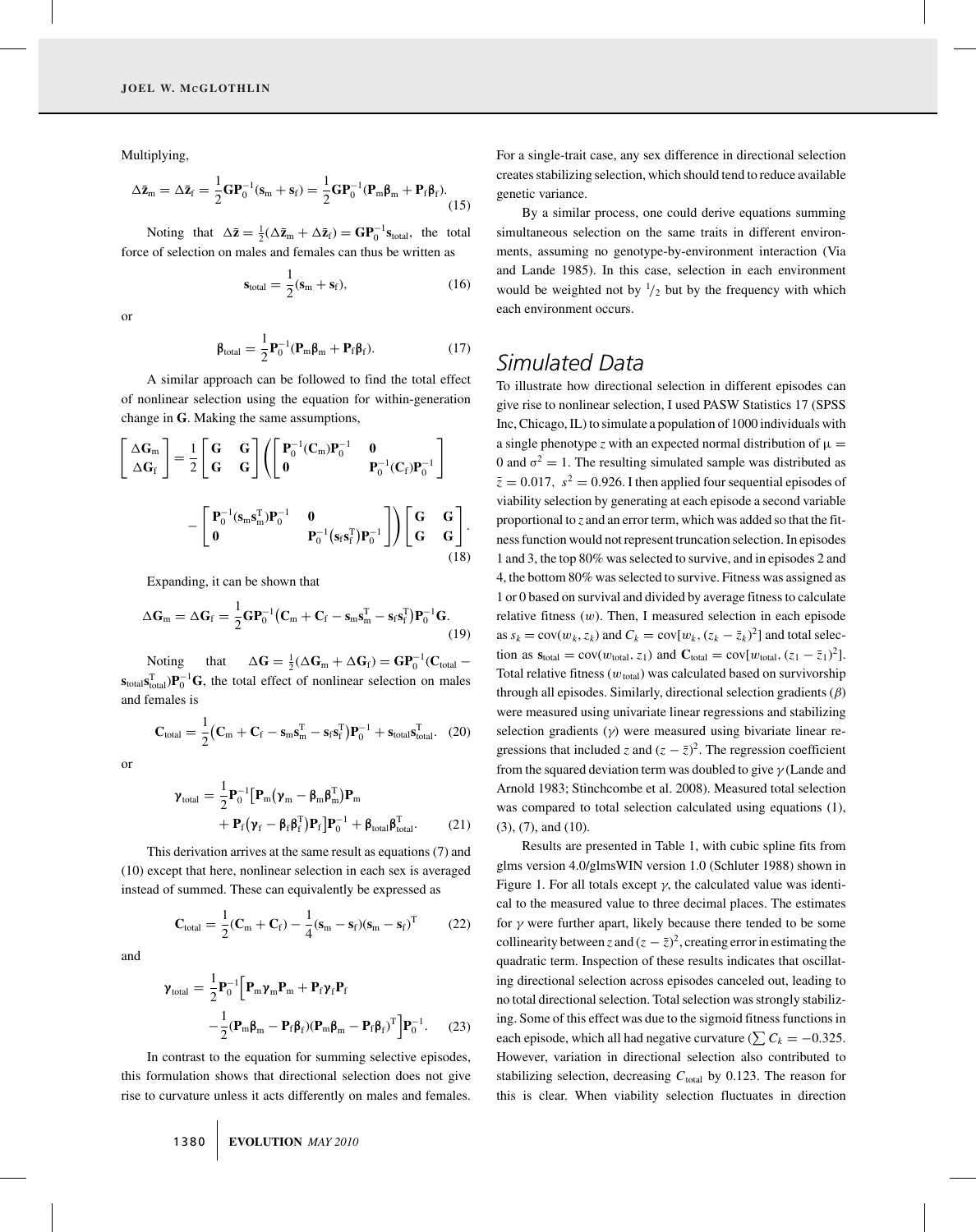| ĸ                  |       | D     | S        |          |          |          |
|--------------------|-------|-------|----------|----------|----------|----------|
|                    | 0.017 | 0.926 | 0.221    | $-0.110$ | 0.239    | $-0.139$ |
| 2                  | 0.238 | 0.767 | $-0.211$ | $-0.132$ | $-0.275$ | $-0.190$ |
|                    | 0.027 | 0.591 | 0.142    | $-0.037$ | 0.240    | $-0.084$ |
| $\overline{4}$     | 0.169 | 0.534 | $-0.142$ | $-0.046$ | $-0.266$ | $-0.193$ |
| Final              | 0.027 | 0.468 |          |          |          |          |
| Total (measured)   |       |       | 0.010    | $-0.458$ | 0.011    | $-0.547$ |
| Total (calculated) |       |       | 0.010    | $-0.458$ | 0.011    | $-0.523$ |

Table 1. Means, variances, and measurements of linear and nonlinear selection for a simulated population of 1000 individuals subject **to four episodes of viability selection. See text for definition of variables.**



Figure 1. **Cubic spline representations of four episodes of viability selection from a simulated population of 1000 individuals (A–D) and the cumulative effect of selection (E). Fitness (***W***) was assigned as either zero or one. Data points between zero and one represent average fitness of individuals with the same phenotype. The solid line shows predicted fitness, and the dashed lines represent ± 1 SE calculated with bootstrapping.**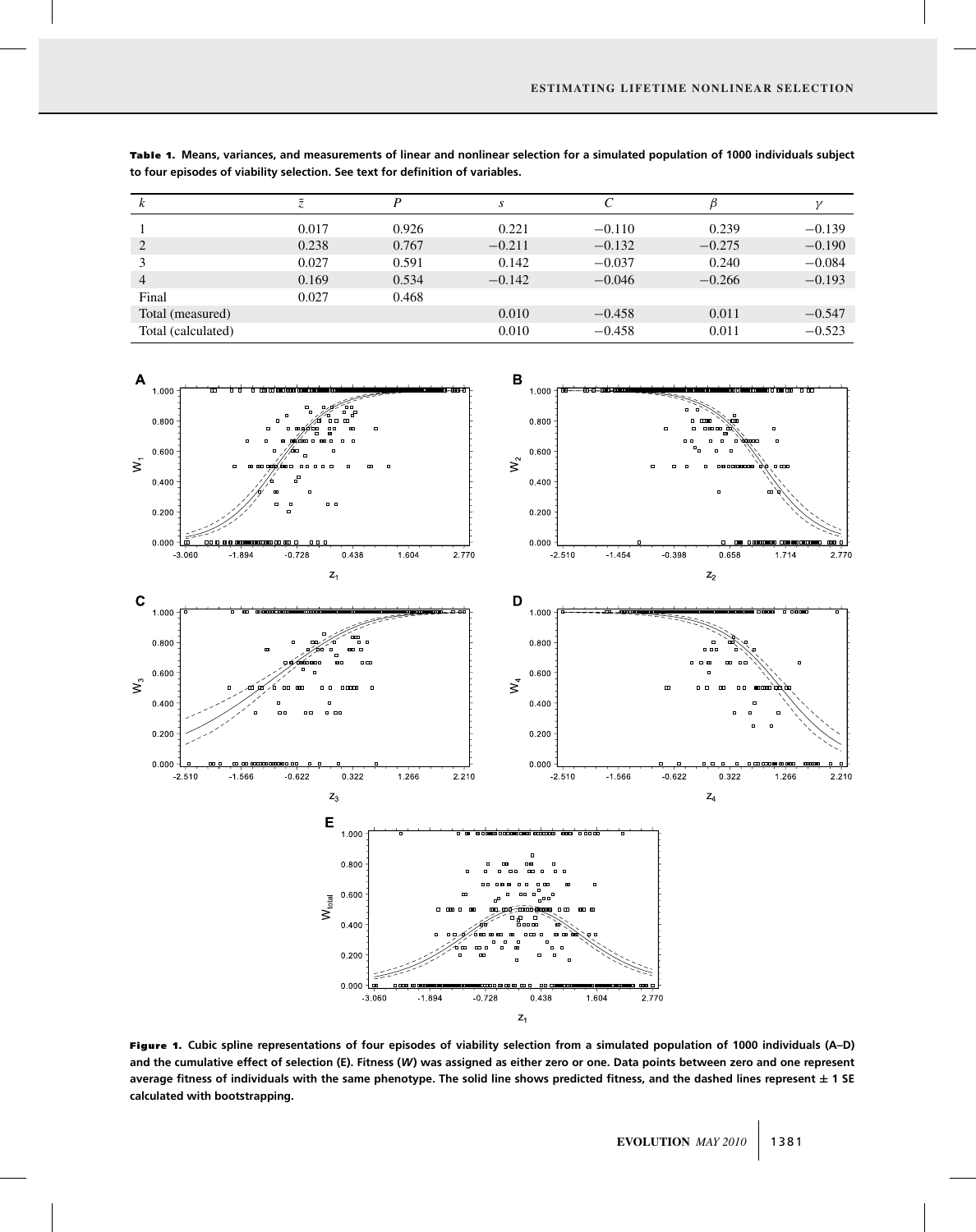Table 2. Off-diagonal elements (P<sub>ij</sub>) of phenotypic (co)variance **matrices (P) from a study of selection in dark-eyed juncos. The diagonal elements of each matrix are equal to unity because traits were standardized before each analysis. The consensus matrix for males and females is calculated from a multivariate animal model with sex as a fixed effect (McGlothlin et al. 2005). All other matrices are from subsets of the population upon which each episode of selection was measured.**

| Analysis                 | $P_{ij}$      |                     |                     |  |
|--------------------------|---------------|---------------------|---------------------|--|
|                          | Wing/<br>Tail | Wing/<br>Tail white | Tail/<br>Tail white |  |
| Consensus                | 0.460         | 0.090               | 0.090               |  |
| Male juvenile survival   | 0.496         | $-0.014$            | 0.012               |  |
| Male adult survival      | 0.514         | $-0.019$            | $-0.006$            |  |
| Male mating success      | 0.627         | 0.158               | $-0.048$            |  |
| Male fecundity/mate      | 0.652         | 0.038               | $-0.090$            |  |
| Female juvenile survival | 0.423         | $-0.019$            | 0.040               |  |
| Female adult survival    | 0.408         | $-0.030$            | 0.025               |  |
| Female mating success    | 0.453         | 0.029               | 0.097               |  |
| Female fecundity/mate    | 0.433         | 0.039               | 0.145               |  |

across episodes, individuals in the middle of the phenotypic distribution will tend to be more likely to survive the entire time span.

This simulation also illustrates the importance of correcting for changes in phenotypic variance when calculating estimates of  $\gamma_{\text{total}}$ . Simply adding the values of  $\gamma_k$  would overestimate the strength of stabilizing selection ( $\Sigma \gamma_k = -0.605$ ). This problem would be exacerbated if the contribution of directional selection were added without taking change in **P** into account  $(\sum \gamma_k + \sum_{k \neq l} \beta_k \beta_l = -0.861).$ 

### *Selection in Dark-Eyed Juncos*

To show how the method of adding quadratic selection gradients may be applied to real data, I present a reanalysis of a study of selection in male and female dark-eyed juncos (*Junco hyemalis*) (McGlothlin et al. 2005). Selection was measured separately in each sex at four different episodes: juvenile survival, adult survival, mating success, and offspring per mate. The selection gradients were originally reported in Table 3 of McGlothlin et al. (2005). As required for quadratic selection analysis, the diagonal elements of **γ** were calculated by doubling coefficients from squared terms in the multiple regression (Lande and Arnold 1983; Stinchcombe et al. 2008). One of these terms was reported incorrectly in the original paper (correct value for  $\gamma_{\text{wing length}^2}$  = −0.022), but the correct value was used in further calculations in that paper. Standard errors for each analysis were estimated using delete-one jackknifing.

To investigate the total effect of selection, directional and nonlinear gradients were originally added without using the correction factor of Wade and Kalisz (1989) or the method derived here. As shown above, this can lead to inaccurate estimates of total nonlinear selection. I recalculated the summed gradients for each sex using equations (3) and (10) and for sexes combined using equations (17) and (21). Values for **P** are given in Table 2, and newly calculated summed selection gradients are shown in Table 3. As statistical testing is not of primary interest here, I reproduce the estimated standard errors from the original paper. Standard errors for the summed selection gradients for males and females were calculated from the jackknifed standard errors  $\int \sum SE_k^2$ . The standard errors for the combined analysis of males and females were miscalculated in the original paper, leading to overconfidence in these estimates. Here, they are shown as  $\frac{1}{2}\sqrt{SE_{\rm m}^2 + SE_{\rm f}^2}.$ 

Table 3. Summed selection gradients for males, females, and sexes combined from a study of dark-eyed juncos. Selection gradients **from Table 3 in McGlothlin et al. (2005) were added using the equations derived in this article. See text for calculation of standard errors.**

|                           |                    | γ                 |                    |                   |
|---------------------------|--------------------|-------------------|--------------------|-------------------|
|                           | β                  | Wing length       | Tail length        | Tail white        |
| Males $(n=1431)$          |                    |                   |                    |                   |
| Wing length               | $0.104 \pm 0.143$  | $0.114 \pm 0.316$ |                    |                   |
| Tail length               | $-0.030\pm0.144$   | $0.061 \pm 0.287$ | $0.025 \pm 0.360$  |                   |
| Tail white                | $0.117 \pm 0.108$  | $0.270 \pm 0.159$ | $-0.064\pm0.164$   | $0.111 \pm 0.188$ |
| Females $(n=1329)$        |                    |                   |                    |                   |
| Wing length               | $-0.150\pm0.111$   | $0.305 \pm 0.188$ |                    |                   |
| Tail length               | $0.264 \pm 0.133$  | $-0.087\pm0.175$  | $0.186 \pm 0.216$  |                   |
| Tail white                | $0.085 \pm 0.103$  | $0.121 \pm 0.131$ | $-0.185 \pm 0.157$ | $0.074 \pm 0.161$ |
| Sexes combined $(n=1380)$ |                    |                   |                    |                   |
| Wing length               | $-0.042 \pm 0.091$ | $0.169 \pm 0.183$ |                    |                   |
| Tail length               | $0.123 \pm 0.098$  | $0.005 \pm 0.168$ | $0.095 \pm 0.210$  |                   |
| Tail white                | $0.099 \pm 0.074$  | $0.167 \pm 0.103$ | $-0.127\pm0.114$   | $0.070 \pm 0.124$ |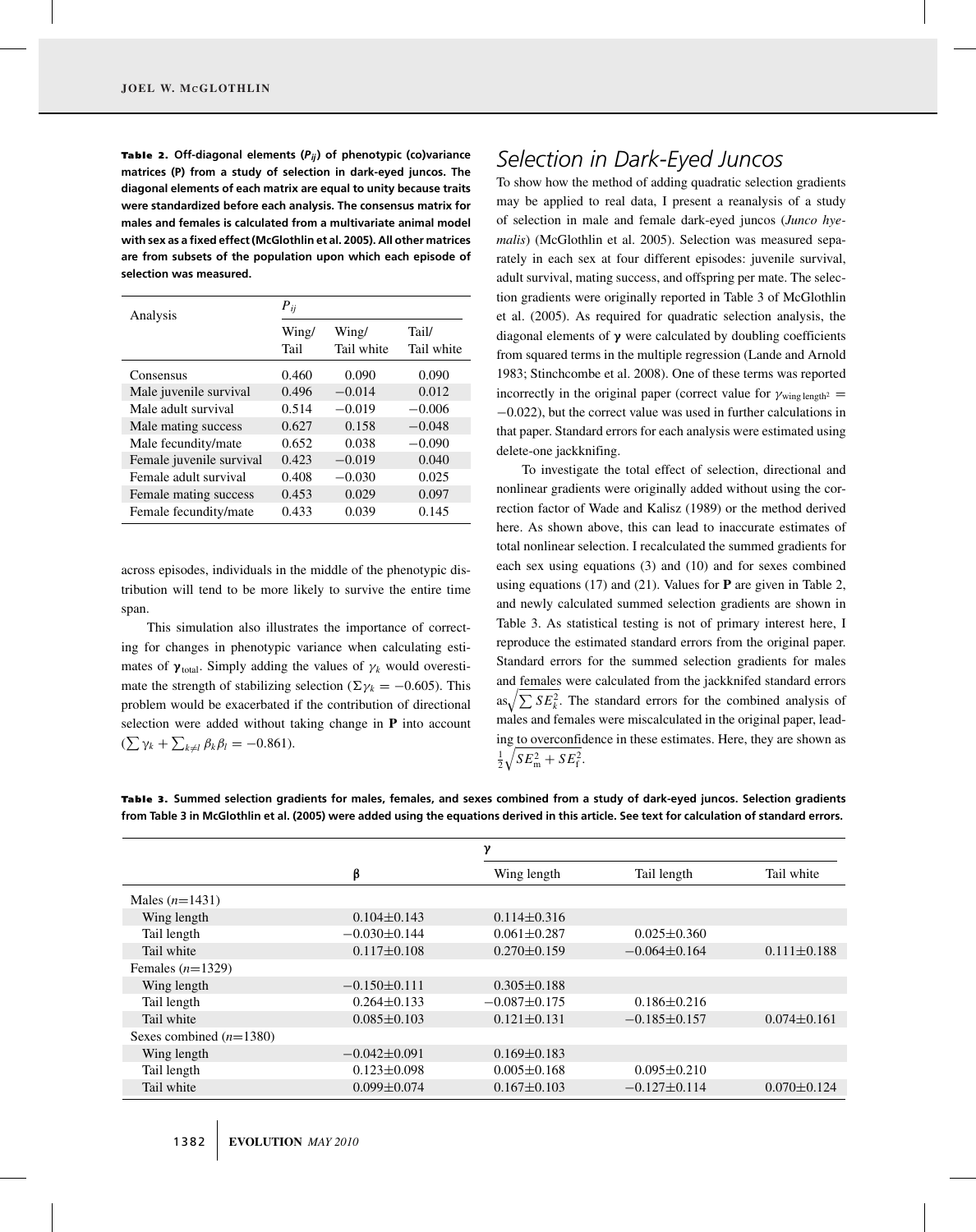Table 4. Evolutionary predictions from combined-sex selection **gradients in Table 3 and an estimate of G from McGlothlin et al. (2005).**

|             | Δž    | $\Delta G$     |                |               |
|-------------|-------|----------------|----------------|---------------|
|             |       | Wing<br>length | Tail<br>length | Tail<br>white |
|             |       |                |                |               |
| Wing length | 0.041 | 0.034          |                |               |
| Tail length | 0.054 | 0.031          | 0.042          |               |
| Tail white  | 0.045 | 0.025          | 0.002          | 0.045         |
|             |       |                |                |               |

In general, directional selection was weak, and the results using the Wade–Kalisz correction did not differ substantially from the originally reported results. Nonlinear selection gradients were more strongly affected by correcting for changes in **P** and the contribution of **β**. Because of the overall weakness of directional selection in this study, most of this effect arose from correcting for changes in **P**; recalculating the values in Table 3 without **β** led to an average absolute difference of only 0.011.

For males, correlational selection acting on wing length and tail white, which provided the major result from the original paper, was still quite strong, but the value was slightly lower than the value reported in the original paper ( $\gamma = 0.346$ ). The other correlational selection gradients were also weaker than the originally reported results. For females, the changes in **γ** were not as large, most likely because **P** did not vary as much across selection episodes (Table 2). When examining selection summed across both sexes, the differences between the two studies largely reflected the effects of selection on males.

Despite the differences between the estimates of **β** and **γ**, the predicted responses to selection using the estimate of **G** from the original paper and the equations  $\Delta \bar{z} = G \beta_{total}$  and  $\Delta G =$  $G(\gamma_{\text{total}} - \beta_{\text{total}} \beta_{\text{total}}^T)$ **G** (which predicts within-generation change in **G**, Phillips and Arnold 1989) did not differ substantially from the original results (Table 4).

### *Discussion*

The equations derived here and their application to simulated and real data show the importance of considering changes in the phenotypic (co)variance matrix and the effects of directional selection when adding quadratic selection gradients across episodes of selection. As is the case for directional selection (Wade and Kalisz 1989), correcting for changes in **P** has the effect of diminishing the importance of later episodes of quadratic selection, as is illustrated by the junco dataset.

Perhaps the most interesting result, however, is that directional selection acting in different episodes can lead to net quadratic selection, even in the absence of quadratic selection at each episode. It was already well known that purely directional fitness functions can lead to the measurement of quadratic gradients that may be incorrectly interpreted as stabilizing or disruptive selection were the fitness function not plotted (Schluter 1988; Brodie et al. 1995). However, the ability of fluctuating directional selection to generate true stabilizing selection has not generally been appreciated. For example, in an exploration of the net effect of male–male competition and female mate choice, Hunt et al. (2009) suggest that opposing directional selection through these two components of sexual selection may maintain variance in the sexually selected traits. The equations here suggest that this situation should lead to net stabilizing selection, which should have the effect of reducing, rather than maintaining, genetic variance.

This analysis may also explain why strong stabilizing selection is rarely measured in natural populations (Kingsolver et al. 2001). Most studies of natural selection measure selection acting via one or a few components of fitness because of the difficulty of estimating lifetime fitness. Directional selection seems to be very common when selection is measured in natural populations, whereas quadratic selection is generally found to be weak (Kingsolver et al. 2001). Furthermore, disruptive selection gradients are found as often as stabilizing selection, despite theoretical predictions that stabilizing selection should be common in populations well-adapted to their current environmental conditions (Travis 1989; Kingsolver et al. 2001; Hansen and Houle 2004; Estes and Arnold 2007)

As I have shown here, the commonality of directional selection acting via components of fitness does not negate the possibility of stabilizing selection over the entire life cycle. It is possible that directional selection that fluctuates across the life cycle, due to environmental variation or life-history trade-offs, for example, predominates in natural populations. If so, stabilizing selection should be common when total lifetime selection is measured.

The equations derived here also demonstrate that fluctuating directional selection may give rise to lifetime correlational selection, which is predicted to affect the evolution of genetic correlations between traits (Lande 1980b; Brodie 1989; Phillips and Arnold 1989; Brodie 1992; Sinervo and Svensson 2002; McGlothlin et al. 2005). Life-history trade-offs are often characterized by conflicting directional selection pressures at different stages of the life cycle (Schluter et al. 1991). The physiological mechanisms, such as hormones, that underlie life-history trade-offs are also often responsible for integrating suites of correlated traits (Ketterson and Nolan 1992, 1999; Adkins-Regan 2005). Correlational selection has been suggested as an evolutionary mechanism for the maintenance of such suites (McGlothlin and Ketterson 2008). The results presented here suggest that such correlational selection may tend to arise as a consequence of life-history trade-offs.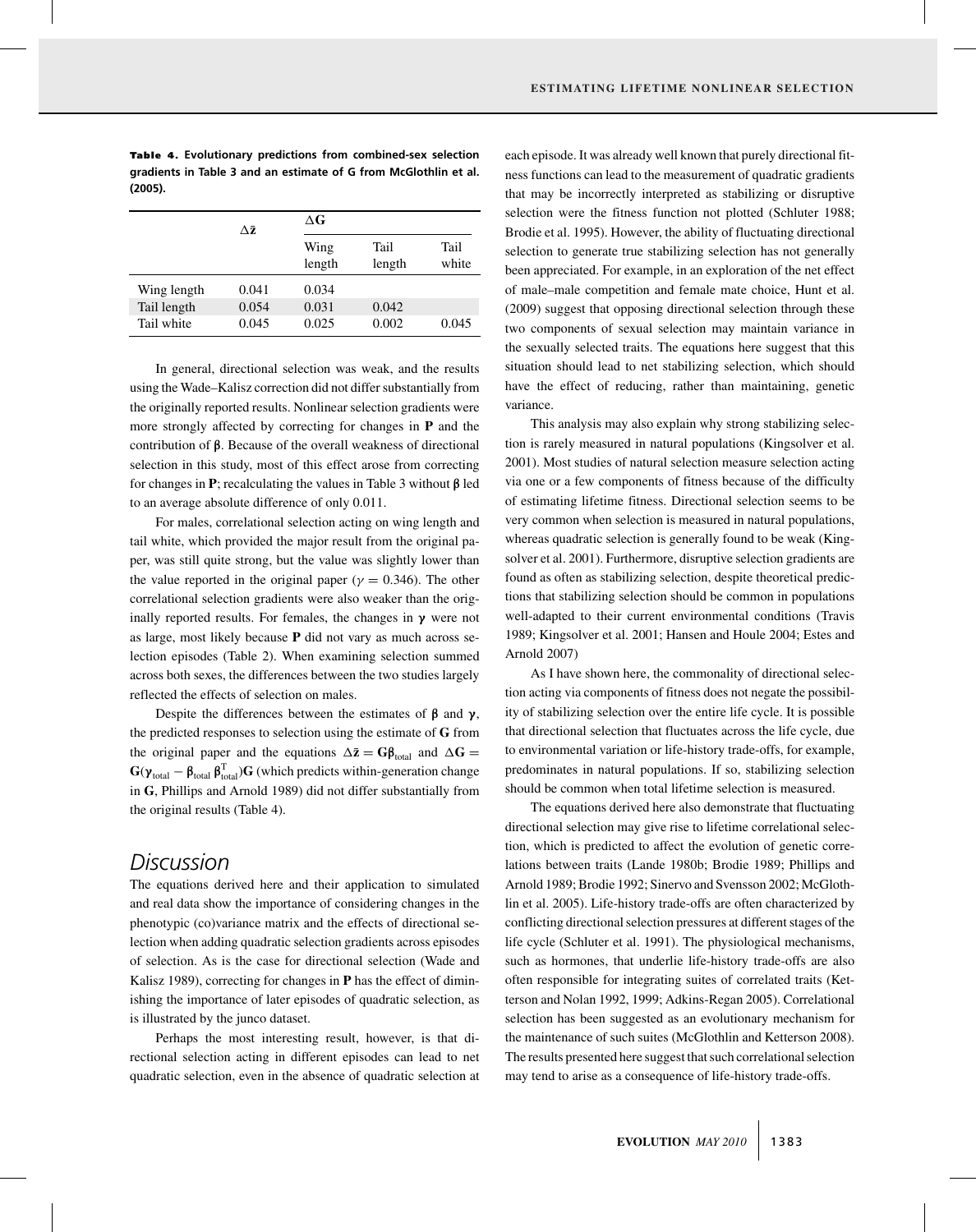#### ACKNOWLEDGMENTS

I thank T. Price for pointing out the error in McGlothlin et al. (2005) that prompted the undertaking of this study, as well as for helpful discussions and comments on the manuscript. E. Brodie III, E. Ketterson, M. Wade, C. Goodnight, and two anonymous reviewers also provided comments on the manuscript. I thank R. Shaw for discussing aster models. I was supported by NSF grant DEB-0650078 to E. Brodie III during writing, and NSF funding to E. Ketterson supported the collection of the original junco data.

#### LITERATURE CITED

- Adkins-Regan, E. 2005. Hormones and animal social behavior. Princeton Univ. Press, Princeton, NJ.
- Arnold, S. J., and M. J. Wade. 1984a. On the measurement of natural and sexual selection: theory. Evolution 38:709–719.
- -. 1984b. On the measurement of natural and sexual selection: applications. Evolution 38:720–734.
- Blows, M. W. 2007. A tale of two matrices: multivariate approaches in evolutionary biology. J. Evol. Biol. 20:1–8.
- Blows, M. W., and R. Brooks. 2003. Measuring nonlinear selection. Am. Nat. 162:815–820.
- Brodie, E. D., III. 1989. Genetic correlations between morphology and antipredator behaviour in natural populations of the garter snakes *Thamnophis ordinoides*. Nature 342:542–543.
- ———. 1992. Correlational selection for color pattern and antipredator behavior in the garter snake *Thamnophis ordinoides*. Evolution 46:1284– 1298.
- Brodie, E. D., III, A. J. Moore, and F. J. Janzen. 1995. Visualizing and quantifying natural selection. Trends Ecol. Evol. 10:313–318.
- Cox, R. M., and R. Calsbeek. 2009. Sexually antagonistic selection, sexual dimorphism, and the resolution of intralocus sexual conflict. Am. Nat. 173:176–187.
- Endler, J. A. 1986. Natural selection in the wild. Princeton Univ. Press, Princeton, NJ.
- Estes, S., and S. J. Arnold. 2007. Resolving the paradox of stasis: models with stabilizing selection explain evolutionary divergence at all timescales. Am. Nat. 169:227–244.
- Geyer, C. J., S. Wagenius, and R. G. Shaw. 2007. Aster models for life history analysis. Biometrika 94:415–426.
- Hansen, T. F., and D. Houle. 2004. Evolvability, stabilizing selection, and the problem of stasis. Pp. 130–150 *in* M. Pigliucci and K. Preston, eds. Phenotypic integration: studying the ecology and evolution of complex phenotypes. Oxford Univ. Press, New York, NY.
- Hoekstra, H. E., J. M. Hoekstra, D. Berrigan, S. N. Vignieri, A. Hoang, C. E. Hill, P. Beerli, and J. G. Kingsolver. 2001. Strength and tempo of directional selection in the wild. Proc. Natl. Acad. Sci. USA 98:9157– 9160.
- Hunt, J., C. J. Breuker, J. A. Sadowski, and A. J. Moore. 2009. Male-male competition, female mate choice and their interaction: determining total sexual selection. J. Evol. Biol. 22:13–26.
- Ketterson, E. D., and V. Nolan, Jr. 1992. Hormones and life histories: an integrative approach. Am. Nat. 140:S33–S62.

———. 1999. Adaptation, exaptation, and constraint: a hormonal perspective. Am. Nat. 154:S4–S25.

- Kingsolver, J. G., H. E. Hoekstra, J. M. Hoekstra, D. Berrigan, S. N. Vignieri, C. E. Hill, A. Hoang, P. Gilbert, and P. Beerli. 2001. The strength of phenotypic selection in natural populations. Am. Nat. 157:245– 261.
- Lande, R. 1979. Quantitative genetic analysis of multivariate evolution, applied to brain: body size allometry. Evolution 33:402–416.
- ——–. 1980a. Sexual dimorphism, sexual selection, and adaptation in polygenic characters. Evolution 34:292–305.
- ——–. 1980b. The genetic covariance between characters maintained by pleiotropic mutations. Genetics 94:203–215.
- Lande, R., and S. J. Arnold. 1983. The measurement of selection on correlated characters. Evolution 37:1210–1226.
- McGlothlin, J. W., and E. D. Ketterson. 2008. Hormone-mediated suites as adaptations and evolutionary constraints. Philos. Trans. R. Soc. Lond. B 363:1611–1620.
- McGlothlin, J. W., P. G. Parker, V. Nolan, Jr., and E. D. Ketterson. 2005. Correlational selection leads to genetic integration of body size and an attractive plumage trait in dark-eyed juncos. Evolution 59:658– 671.
- Mitchell-Olds, T., and R. G. Shaw. 1987. Regression analysis of natural selection: statistical inference and biological interpretation. Evolution 41:1149–1161.
- Phillips, P. C., and S. J. Arnold. 1989. Visualizing multivariate selection. Evolution 43:1209–1222.
- Preziosi, R. F., and D. J. Fairbairn. 2000. Lifetime selection on adult body size and components of body size in a waterstrider: opposing selection and maintenance of sexual size dimorphism. Evolution 54:558– 566.
- Price, T. D. 1984. The evolution of sexual size dimorphism in Darwin's finches. Am. Nat. 123:500–518.
- Schluter, D. 1988. Estimating the form of natural selection on a quantitative trait. Evolution 42:849–861.
- Schluter, D., T. D. Price, and L. Rowe. 1991. Conflicting selection pressures and life history trade-offs. Proc. R. Soc. Lond. B 246:117–122.
- Shaw, R. G., C. J. Geyer, S. Wagenius, H. H. Hangelbroek, and J. R. Etterson. 2008. Unifying life-history analyses for inference of fitness and population growth. Am. Nat. 172:E35–E47.
- Sinervo, B., and E. Svensson. 2002. Correlational selection and the evolution of genomic architecture. Heredity 89:329–338.
- Stinchcombe, J. R., A. F. Agrawal, P. A. Hohenlohe, S. J. Arnold, and M. W. Blows. 2008. Estimating nonlinear selection gradients using quadratic regression coefficients: double or nothing? Evolution 62:2435– 2440.
- Travis, J. 1989. The role of optimizing selection in natural populations. Ann. Rev. Ecol. Syst. 20:279–296.
- Via, S., and R. Lande. 1985. Genotype-environment interaction and the evolution of phenotypic plasticity. Evolution 39:505–522.
- Wade, M. J., and S. Kalisz. 1989. The additive partitioning of selection gradients. Evolution 43:1567–1569.

#### Associate Editor: C. Goodnight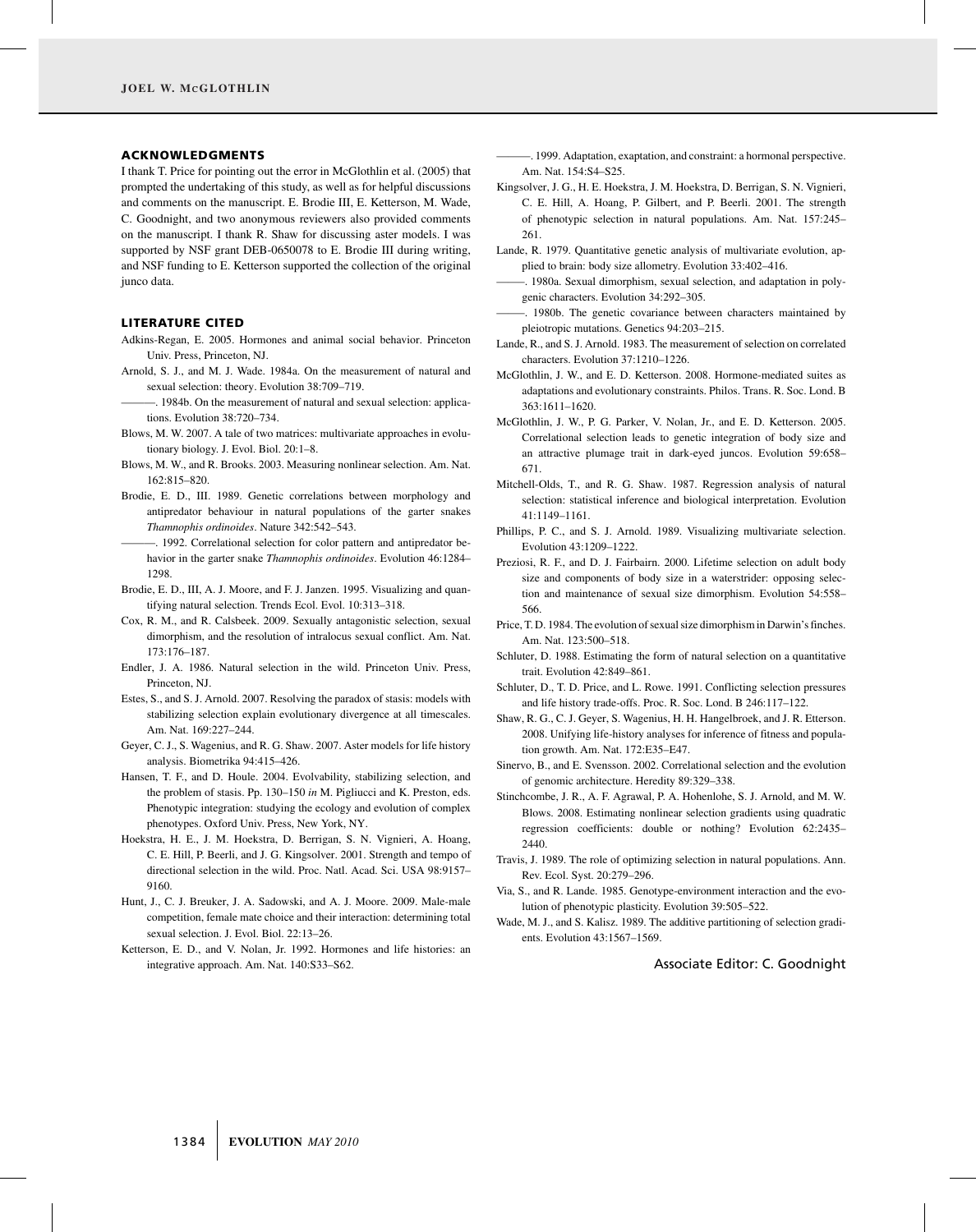## *Supporting Information*

The following supporting information is available for this article:

Adding\_selection\_differentials. Mathematica notebook for performing the calculations in the text. Adding\_selection\_gradients. Mathematica notebook for performing the calculations in the text.

Supporting Information may be found in the online version of this article. Correction made after 1/10/2010 publication: Equations 13, 14, and 23 had formatting errors in the previous version.

Please note: Wiley-Blackwell is not responsible for the content or functionality of any supporting information supplied by the authors. Any queries (other than missing material) should be directed to the corresponding author for the article.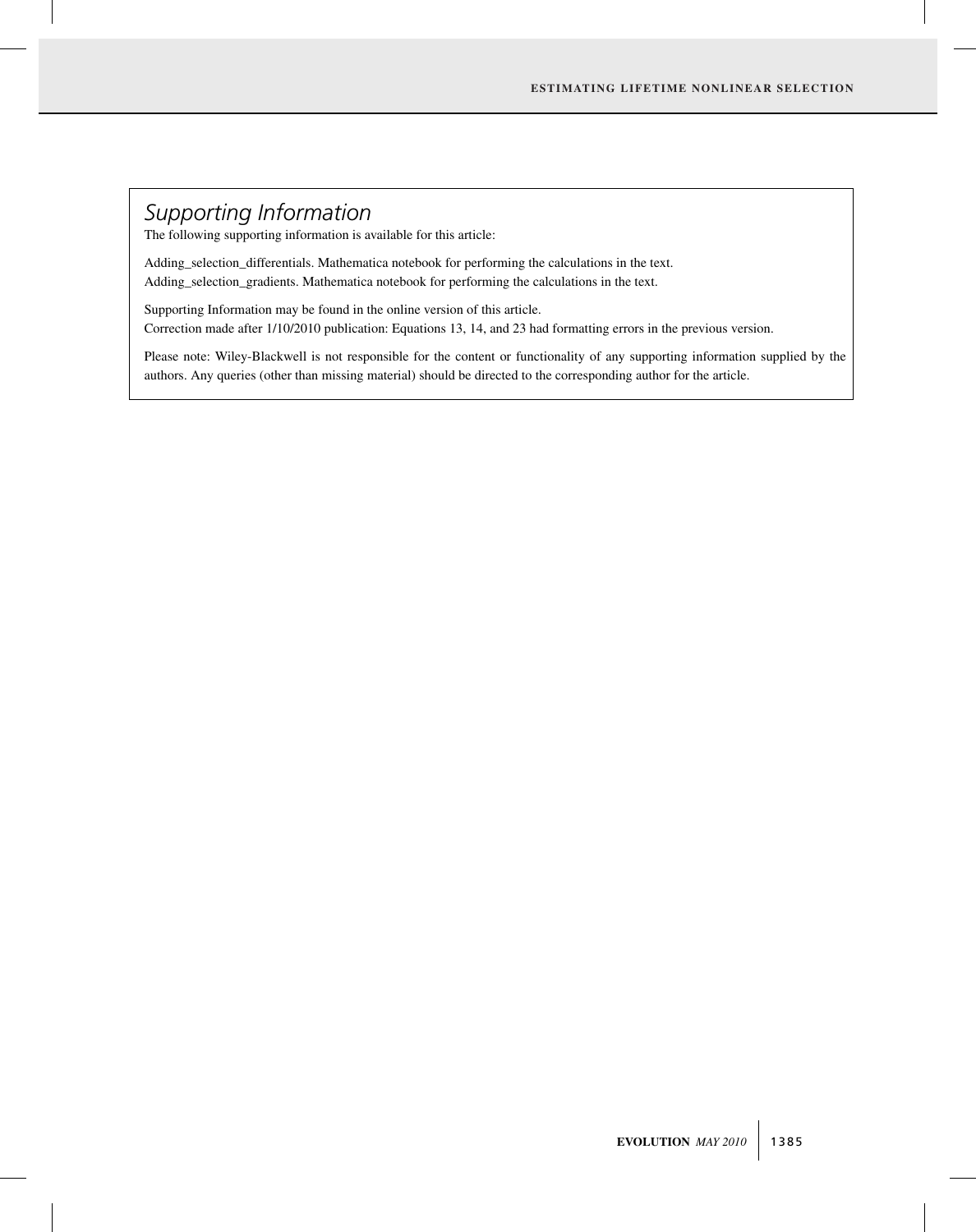### *Correction for McGlothlin (2010)*

In a recent paper (McGlothlin 2010), I extended the method of combining selection gradients from multiple episodes of selection, first developed by Arnold and Wade (1984) and Wade and Kalisz (1989), to include nonlinear selection gradients. A mistaken assumption led to an error in the section of that paper regarding selection on males and females. My original equation (18) made the implicit assumption that the total change in the phenotypic (co)variance matrix **P** could be expressed as an average of the change in each sex, or

$$
\Delta \mathbf{P}_{\text{total}} = \frac{1}{2} (\Delta \mathbf{P}_{\text{m}} + \Delta \mathbf{P}_{\text{f}}). \tag{1}
$$

This assumption, which led to the initial conclusion that sexually antagonistic directional selection should create negative curvature in the fitness surface, can be shown to be incorrect using an extreme case with strong sexually antagonistic selection. Consider a population consisting of two equally frequent morphs that do not differ between the sexes. Scoring the phenotypic values of the two morphs as 0 and 1, the phenotypic variance before selection is  $P_{\text{total}} = P_{\text{m}} = P_{\text{f}} = 0.25$ . If all males with  $z = 0$  and all females with  $z = 1$  survive and the rest die, viability selection removes all variance within each sex, and so  $\Delta P_{\text{m}} = \Delta P_{\text{f}} = -0.25$ . However, assuming an equal sex ratio, the overall variance in the population does not change because each morph is still equally common; thus  $\Delta P_{\text{total}} = 0$ , disproving equation (1). Further, the selection differentials in this example are  $s_m = -0.5$ ,  $s_f = 0.5$ , and  $s_{\text{total}} = 0$ , suggesting that the change in variance due to directional selection should be a function of  $s_{total}$ . Indeed, the correct portion of  $\Delta P_{total}$ due to sex-specific directional selection, given as a multivariate equation for generality, is simply  $-\mathbf{s}_{total}\mathbf{s}_{total}^T$  or  $-\frac{1}{4}(\mathbf{s}_{m} + \mathbf{s}_{f})(\mathbf{s}_{m} + \mathbf{s}_{f})^T$ (Lande 1980; McGlothlin 2010).

Through a trivial derivation using the definition of covariance, the total contribution of nonlinear selection in males and females can then be shown to be simply

$$
\mathbf{C}_{\text{total}} = \frac{1}{2} (\mathbf{C}_{\text{m}} + \mathbf{C}_{\text{f}}),\tag{2}
$$

where each **C** is a matrix of quadratic selection differentials. Expressed using nonlinear selection gradients (**γ**) instead of differentials,

$$
\boldsymbol{\gamma}_{\text{total}} = \frac{1}{2} \mathbf{P}_0^{-1} (\mathbf{P}_m \boldsymbol{\gamma}_m \mathbf{P}_m + \mathbf{P}_f \boldsymbol{\gamma}_f \mathbf{P}_f) \mathbf{P}_0^{-1}.
$$
\n(3)

Equations (2) and (3) are exact only when the sex-specific phenotypic means are equal or are transformed to be so. Equation (2) replaces original equations (20) and (22) from McGlothlin (2010), and equation (3) replaces original equations (21) and (23). Original equations (20–23) had suggested a contribution of directional selection to total nonlinear selection, which is clearly not the case in equations (2) and (3). The correction in equation (3) also slightly affects my reanalysis of a dataset from McGlothlin et al. (2005). The results of these new calculations are presented in Table 1.

Using Lande and Arnold's (1983) equation  $\Delta P_{\text{total}} = C_{\text{total}} - s_{\text{total}} s_{\text{total}}^T$ , the total change in phenotypic variance due to sex-specific quadratic and directional selection expressed in differentials is then

$$
\Delta \mathbf{P}_{\text{total}} = \frac{1}{2} (\mathbf{C}_{\text{m}} + \mathbf{C}_{\text{f}}) - \frac{1}{4} (\mathbf{s}_{\text{m}} + \mathbf{s}_{\text{f}}) (\mathbf{s}_{\text{m}} + \mathbf{s}_{\text{f}})^{\text{T}}
$$
(4)

or expressed in gradients,

$$
\Delta \mathbf{P}_{\text{total}} = \frac{1}{2} (\mathbf{P}_{\text{m}} \mathbf{\gamma}_{\text{m}} \mathbf{P}_{\text{m}} + \mathbf{P}_{\text{f}} \mathbf{\gamma}_{\text{f}} \mathbf{P}_{\text{f}}) - \frac{1}{4} (\mathbf{P}_{\text{m}} \boldsymbol{\beta}_{\text{m}} + \mathbf{P}_{\text{f}} \boldsymbol{\beta}_{\text{f}}) (\mathbf{P}_{\text{m}} \boldsymbol{\beta}_{\text{m}} + \mathbf{P}_{\text{f}} \boldsymbol{\beta}_{\text{f}})^{\text{T}},
$$
\n(5)

where  $P_0$  is the consensus phenotypic (co)variance matrix before selection. Equations (4) and (5) are not derivable from the false equation (1) because of the interaction between male and female directional selection.

Unlike sequential episodes of selection, variation in directional selection does not contribute to  $C_{total}$  or  $\gamma_{total}$  when selection acts differently on males and females. The difference between the two cases arises because when selection episodes are sequential, the fitness of a given phenotype may differ between episodes, and these fitness effects accrue across the life cycle. When selection fluctuates in its direction, the phenotypes in the middle of the distribution do the best because it is better to always be average rather than to